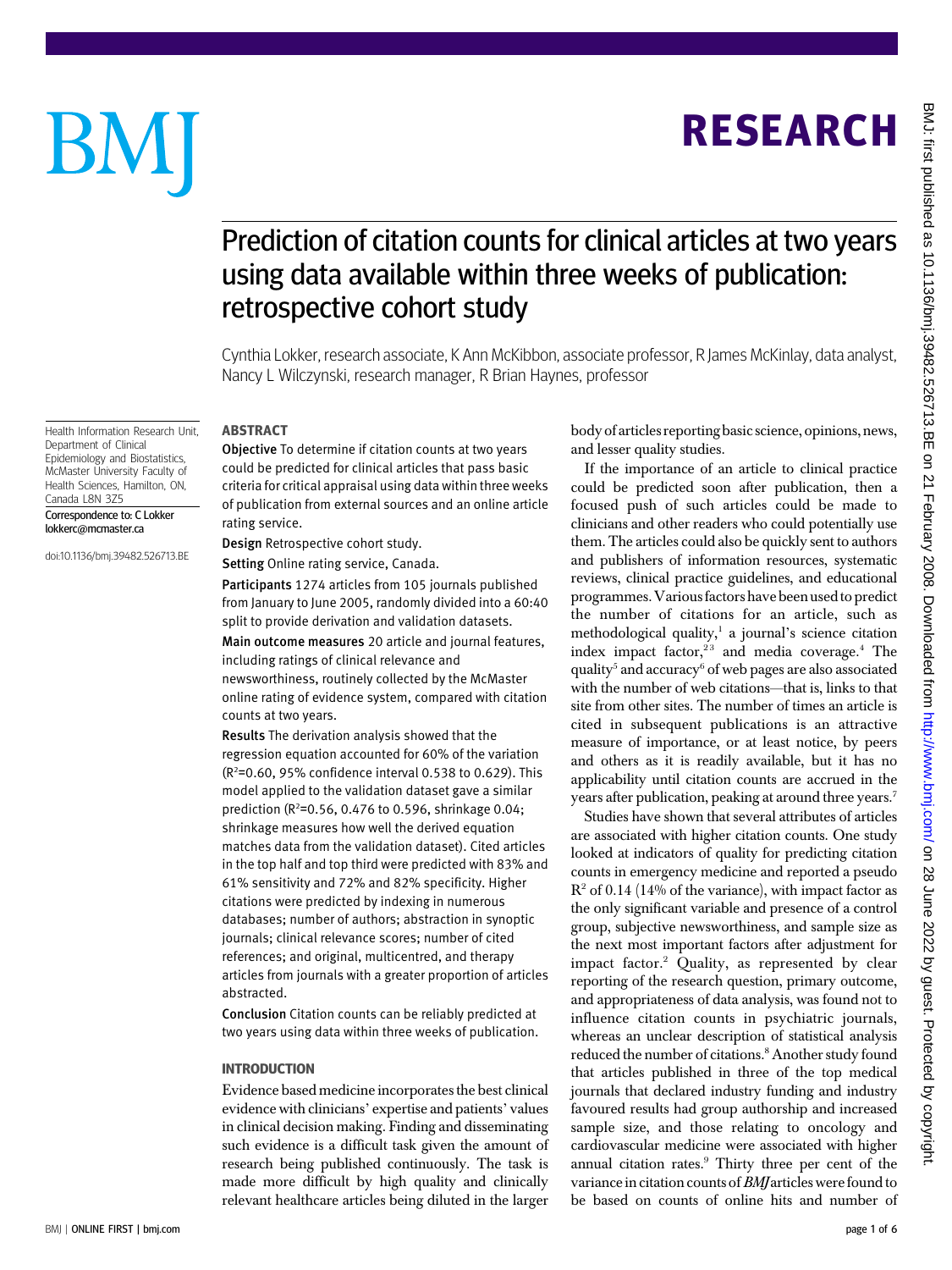pages.<sup>10</sup> Other factors influencing citation counts include nationality, $1112$  number of authors, $1314$  number of pages,<sup>13</sup> methods,<sup>1115</sup> reviews,<sup>16</sup> therapy,<sup>16</sup> and online (open access) availability.17 Some authors have even shown that men and those with surnames in the first half of the alphabet obtain more citations.<sup>18</sup>

We determined how well the citation count of articles that pass basic critical appraisal criteria for healthcare research can be predicted at two years using data available at the time of publication or within three weeks thereafter. We included article ratings that are now routinely collected through the McMaster online rating of evidence system<sup>19</sup> but that have not yet been studied for this purpose.

# **METHODS**

The Health Information Research Unit at McMaster University identifies newly published, high quality healthcare evidence (studies and systematic reviews) and brings them to the attention of practising clinicians through several print and electronic media. The group is involved in the production of the evidence synopsis journals ACP Journal Club, Evidence-Based Medicine and Evidence-Based Nursing, and email alerting services bmjupdates+ and Medscape Best Evidence Alerts. The group is also involved in the production of such information resources as Physicians' Information and Education Resource, BMJ Clinical Evidence, and McGraw-Hill's Harrison's Practice. The identification process starts with the reading of over 130 journal titles.<sup>20</sup> Trained research associates apply explicit reading criteria to all articles ensuring methodological rigour of the original articles and reviews selected.20

| Table 1   Multiple regression results from analysis of 757 articles in derivation dataset*     |                                  |         |  |
|------------------------------------------------------------------------------------------------|----------------------------------|---------|--|
| Independent variable                                                                           | Regression coefficient (95% CI)  | P value |  |
| No of databases indexed                                                                        | 0.039 (0.032 to 0.045)           | 0.001   |  |
| No of authors                                                                                  | $0.087(0.063 \text{ to } 0.112)$ | (0.001) |  |
| Proportion of articles abstracted in 2005                                                      | 8.18 (4.35 to 12.0)              | (0.001) |  |
| Abstracted in evidence based medicine<br>journals                                              | 0.839 (0.422 to1.26)             | (0.001) |  |
| Mean clinical relevance score                                                                  | $0.418(0.203 \text{ to } 0.633)$ | (0.001) |  |
| No of pages                                                                                    | $-0.011$ $(-0.017$ to $-0.005)$  | (0.001) |  |
| Structured abstract                                                                            | $-0.808(-1.31$ to $-0.308$ )     | 0.002   |  |
| No of cited references                                                                         | 0.004 (0.001 to 0.008)           | 0.008   |  |
| Original v review article                                                                      | 0.477 (0.117 to 0.837)           | 0.009   |  |
| Multicentre study                                                                              | 0.367 (0.073 to 0.660)           | 0.014   |  |
| Therapy v other                                                                                | 0.339 (0.047 to 0.631)           | 0.023   |  |
| Mean newsworthiness score                                                                      | 0.133 (-0.053 to 0.320)          | 0.161   |  |
| No of participants                                                                             | (0.001)                          | 0.295   |  |
| No of disciplines rating article                                                               | $0.038 (-0.045 to 0.120)$        | 0.371   |  |
| Time to rating article                                                                         | $-0.009$ ( $-0.037$ to 0.019)    | 0.513   |  |
| Word count of abstract                                                                         | $-0.0003$ ( $-0.002$ to 0.001)   | 0.658   |  |
| Semistructured abstract                                                                        | 0.071 (-0.357 to 0.498)          | 0.746   |  |
| Nation of first author                                                                         | $-0.037$ ( $-0.275$ to 0.202)    | 0.762   |  |
| No of views or alerts sent                                                                     | $-0.069$ $(-1.82$ to $1.68)$     | 0.938   |  |
| _constant                                                                                      | $-3.02$ ( $-4.23$ to $-1.80$ )   | (0.001) |  |
| * $F_{19,737}$ =58.12, P<0.001, R <sup>2</sup> =0.60 (95% confidence interval 0.538 to 0.629). |                                  |         |  |

Articles that pass the filters for methods and content set by the Health Information Research Unit are categorised by research staff as being important to one or more of 59 clinical disciplines (for example, family practice, internal medicine and its subspecialties, paediatrics, and surgery). Each article is sent for rating to practitioners for each pertinent discipline through the McMaster online rating of evidence system $19$  for rating of the article's importance (clinical relevance and newsworthiness). This system uses the services of over 4000 practitioners, about half from primary care and the rest from other specialties. The article is rated by at least three practitioners in each of the article's clinical domains. Clinical relevance is rated using a 7 point Likert scale ranging from 1 "not relevant" to 7 "directly and highly relevant."Newsworthiness is rated from 1 "not of direct clinical interest" to 7 "useful information, most practitioners in my discipline definitely don't know this." Articles with minimum ratings of 4 for each scale are sent as email alerts to subscribers, and a subset of the more important ones are selected for summary in the three evidence based synoptic journals. All articles published from January to June 2005 that passed our methods filter and had a minimum average clinical rating of 4 for each scale for at least one clinical discipline formed the basis for our study. This period was sufficient to allow for the accumulation of citations for about two years.

The attributes we chose a priori for our analysis were readily available within three weeks of publication of the article. These aspects of the article and journal had either been studied previously or were ones that we considered could be predictive of the number of citations for the article. We collected 17 article specific and three journal specific variables for each article. These are listed in table 1 along with our hypotheses of how each variable would possibly affect the number of citations.

Citation counts were collected from the Institute of Scientific Information web of science between 17 April and 8 June 2007, giving almost 24 months of citation accrual per article. We did not look at self citation<sup>21</sup> or the sex of the first author<sup>18</sup> as these data are difficult to ascertain. We also did not use alphabetical positioning of the first author's surname,<sup>18</sup> number of online hits,<sup>10</sup> or downloads of articles $22$  as they have not been consistently shownto affect citation rates or are difficult to ascertain.

# Analysis

We carried out multiple regression using a random split of our sample into 60:40 derivation-validation datasets. We used Stata Intercooled 9.0 software. All 20 variables were included in the analysis. After the regression we tested colinearity with the variance inflation factor, which formed the basis for removal of colinear variables. Variance inflation factor values under 5 are considered to not influence the outcome of the regression, over 10 has a strong effect on the regression.23 We also tested for outliers using added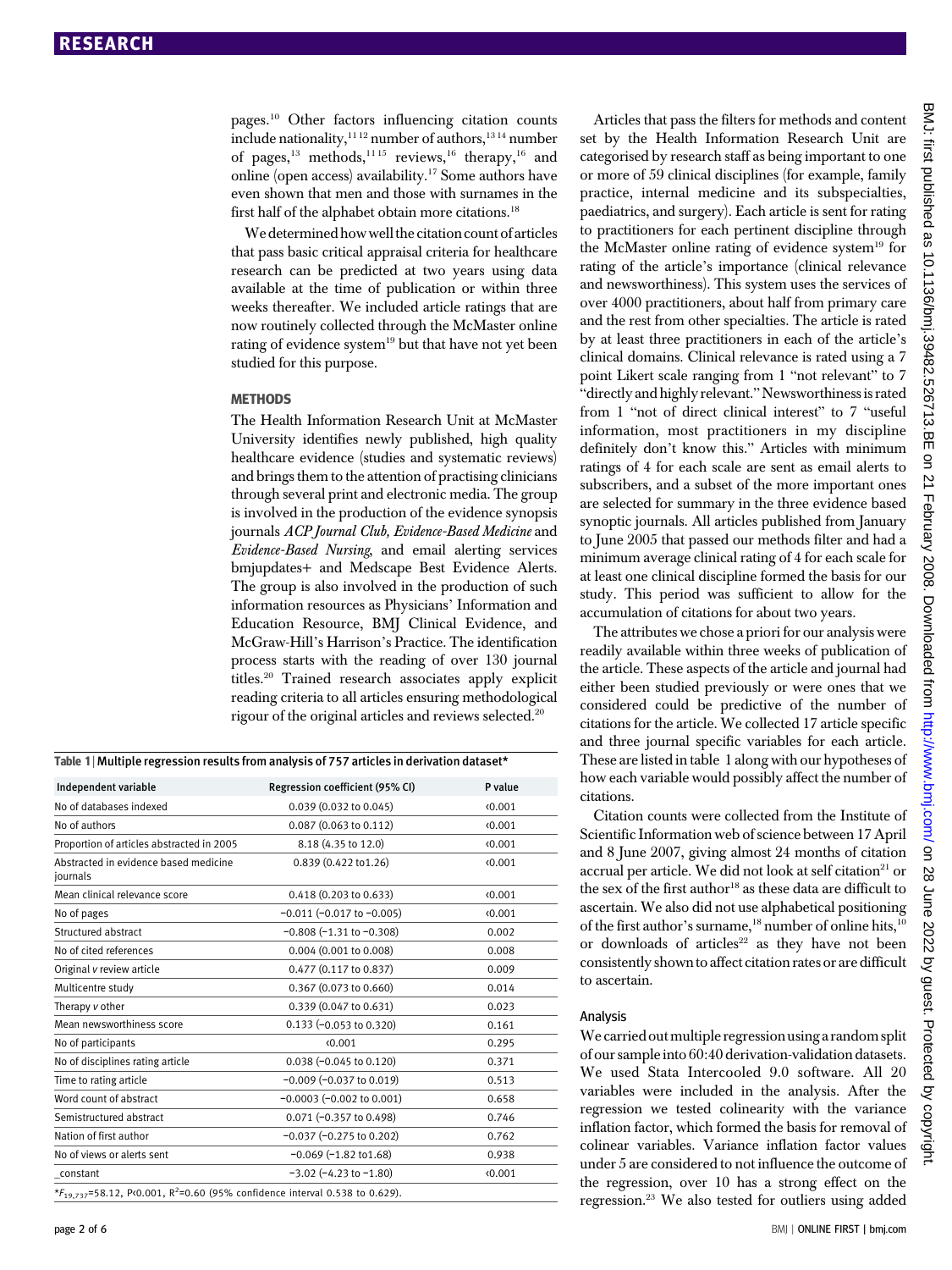

 $\overline{Fig 1}$  Flow of study data

value plots and for the normality of the regression residuals using residual plots.

To determine if our model has a good chance of fitting other samples we carried out a cross validation. $2425$  Using the regression model from the derivation dataset we predicted values for each case in the validation dataset and computed the  $R<sup>2</sup>$  values. Subtracting the  $R^2$  generated by applying the derivation model to the validation dataset from the derivation  $R<sup>2</sup>$  value provided the "shrinkage on cross validation" of the analysis—a measure of how well the derived regression equation matched the actual data from the validation dataset.<sup>2425</sup> We further used the derivation dataset to determine the sensitivity and specificity of our model in detecting the articles with citations greater than the median and those that were in the top third of cited articles.

The original regression indicated several outlying cases. These were determined by looking at the added variable plots for each variable. These plots show which cases are exerting disproportionate influence on the regression model.<sup>23</sup> The cases consistently uncovered by the added variable plots were articles with extremely high citation counts. Residual plots indicated some non-normality in the model. Because citation counts were highly negatively skewed we transformed them with square roots of the counts. The variance inflation factor indicated that the proportion of articles that passed reading criteria per journal in 2005 correlated with the proportion that was abstracted, and we removed the proportion that passed the reading criteria from the analyses.

Originally about 15 000 articles were reviewed by the journal production staff from January to June 2005. Of those, the sample retrieved from the McMaster online rating of evidence system contained 1310 articles that passed the criteria for methods and had average ratings of at least 4 (out of 7) for each of clinical relevance and newsworthiness. Forty nine articles were excluded: 33 had no details on the number of participants, three had no time to being rated values, and 13 had citation counts greater than 150 (which were removed from the regression only). These 13 articles included 11 from the New England Journal of Medicine and one each from the Lancet and the Annals of Internal Medicine. The final analysis was carried out on 1261 articles published in 105 journals. Figure 1 shows the flow of the study data.

Citation counts for the derivation dataset (n=757) varied from 0 to 128, the mean was 13.1 citations, and the median was 6, with substantial negative skew; 166 articles had no citations. Cochrane reviews and articles from the Health Technology Assessment (HTA) database accounted for 24% of the sample (n=182).

The resulting multiple regression on the derivation dataset was highly significant (table  $1$ ):  $R^2$ =0.60 (95%) confidence interval  $0.538$  to  $0.629$ ), P $\leq 0.001$ . Nine article specific variables were statistically significant: the number of authors, selection for abstraction in a synoptic journal, clinical relevance score, number of pages, structured abstract, number of cited references, original article, multicentred study, and study about therapy.Two journal specific variables—the number of bibliographic databases in which the journal was indexed and the proportion of the published articles that were abstracted from the journal in 2005—also predicted higher citations.

The hypothesis was that number of pages and a structured abstract would have a positive influence and



Fig 2 | Plot of residuals versus predicted citations for 504 articles from validation dataset (outliers excluded). Perfect agreement is indicated by observations along zero line on vertical axis. Top graph represents 396 articles in validation dataset, excluding 108 articles that are Cochrane reviews or reports from the Health Technology Assessment (HTA) database (bottom graph)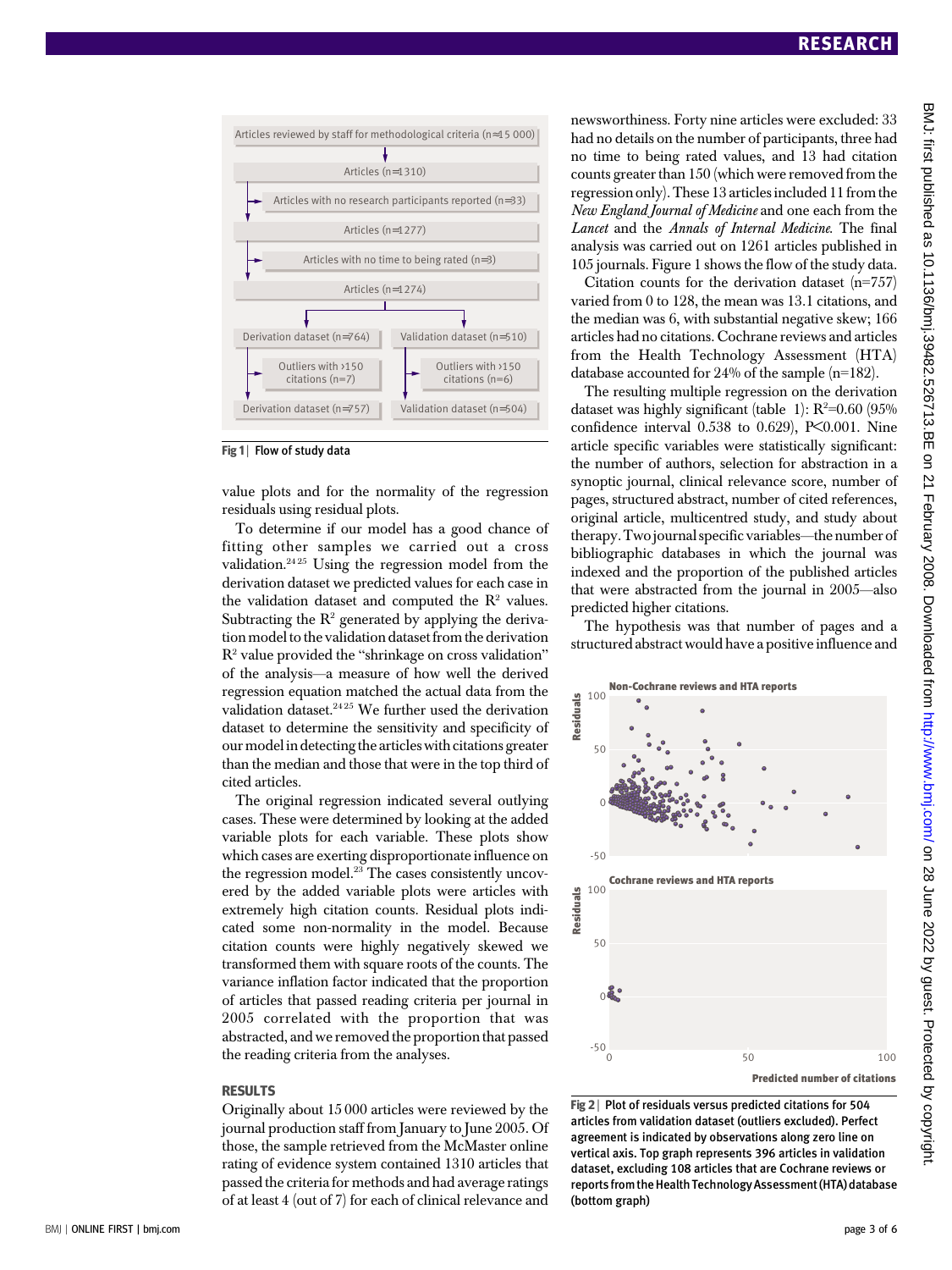that being an original study would have a negative influence (table 2). Each of these three variables had statistically significant counterintuitive results possibly driven by the number of Cochrane reviews in the dataset (23% in the derivation dataset, 20% in the validation dataset). These reviews tend to be much longer than journal articles and to have structured abstracts. They also had low citation rates, with a mean of 0.46 (range 0-9) citations.

To test how well the model fitted another dataset, the derivation regression model was used to create predicted values for each case in the validation dataset. For this validation dataset (n=504) citation counts varied from 0 to 120, the mean was 12.9 citations, and the median was 7, with substantial negative skew; 109 articles had no citations. Cochrane reviews and HTA reports accounted for 21% of the sample (n=108).

The  $R^2$  based on the validation dataset was 0.56 (95%) confidence interval  $0.48$  to  $0.60$ ,  $P<0.001$ ). The shrinkage on cross validation between the two datasets was low at 0.04, or 4%. A shrinkage that is below 0.10 suggests that the model can be generalised to other  $datasets<sup>24</sup>$  containing similar articles that pass the

Table 2 | Variables to predict citation counts at two years and hypothesised influence on increased citation counts

| <b>Predictor variables</b>                                                                   | <b>Hypothesised influences</b> |
|----------------------------------------------------------------------------------------------|--------------------------------|
| Article specific from external sources:                                                      |                                |
| No of authors                                                                                | More authors                   |
| Residence of first author in North America                                                   | North America                  |
| No of pages                                                                                  | Longer article                 |
| No of references in bibliography                                                             | More references                |
| No of participants                                                                           | More participants              |
| Structured abstract*                                                                         | Structured abstracts           |
| Length of abstract                                                                           | Longer                         |
| Multicentre studies                                                                          | If multicentred                |
| Original article rather than systematic review                                               | If systematic review           |
| Dealing with therapy                                                                         | If therapy                     |
| Article specific from internal sources:                                                      |                                |
| No of disciplines chosen relevant to article (article's breadth of<br>interest) <sup>+</sup> | More disciplines               |
| Average relevance scores over all raterst                                                    | Higher scores                  |
| Average newsworthiness scores over all raterst                                               | Higher scores                  |
| Average time taken by raters to rate article†                                                | More time                      |
| Whether article was selected for abstraction in 1 of 3 synoptic<br>journals <sup>±</sup>     | If yes                         |
| No of views per email alert sent§                                                            | More views per alert           |
| Journal specific using internal data:                                                        |                                |
| Proportion of articles that passed criteria (2005)‡                                          | Higher proportion              |
| Proportion abstracted by 3 synoptic journals:                                                | Higher proportion              |
| Journal specific using external data:                                                        |                                |
| No of databases that index journal**††                                                       | More databases                 |
| .20                                                                                          |                                |

\*Eight headings as proposed by Haynes et al<sup>20</sup>; semistructured with general introduction, methods, results, discussion or conclusion (IMRAD) format; or unstructured.

†From McMaster online rating of evidence system.

‡From Health Information Research Unit.

§From bmjupdates+ (http://bmjupdates.mcmaster.ca).

¶Calculated as number of articles abstracted per journal in 2005 divided by total number of articles published. \*\*Count based on list of active "abstracting and indexing sources" listed in Ulrich's periodicals directory (www. ulrichsweb.com) for each journal.

††From Ulrich's periodicals directory.



Fig 3 | Area under receiver operating characteristic curve for regression model in predicting citation rates at two years. Threshold was based on articles with a median of more than seven citations

critical appraisal screen. A plot of the residuals shows the distribution of the difference in observed and predicted citation counts (fig 2). The average difference between observed and expected counts was 4.95 (95% confidence interval 2.03 to 7.86).

Using the validation results with the six outliers included, the sensitivity and specificity of the model (derivation dataset) in predicting citation counts (validation dataset) at cut points representing the top half  $($ >7 citations) and the top third  $($ >12 citations) of cited articles was determined. The model had a sensitivity of 83.3% and a specificity of 71.5% for predicting the top half of cited articles and a sensitivity of 66.1% and a specificity of 82.2% for predicting the top third. The area under the receiver operating characteristic curve was 0.76 (95% confidence interval 0.722 to 0.80) for a threshold set at seven articles—the median (fig 3). The model did fairly well at discriminating the top performing articles.

The number of citations an article accrues by two years after publication can be predicted with about 60% surety using data within three weeks of publication. The ability to predict citation counts in this study is higher than others have reported. One study was only able to predict 14% of the variance for the annual citation rates using papers on emergency medicine and 12 possible predictor variables, $2$  whereas another study predicted 20% using articles from *JAMA*, the *Lancet*, and the New England Journal of Medicine.<sup>9</sup> Our sample, however, represents a select group of articles that passed methodological criteria and the greater predictability could result from lower variability in the dataset.

We have also shown that physician rated clinical relevance at the time of publication is related to citation counts at two years. This replicates results from a study which showed that the citation counts of papers important to rhinology were highly related to clinical utility.26

The quality of studies has been shownto be weakly or moderately related to citation counts.<sup>11</sup> In our study we could not assess the influence of quality of research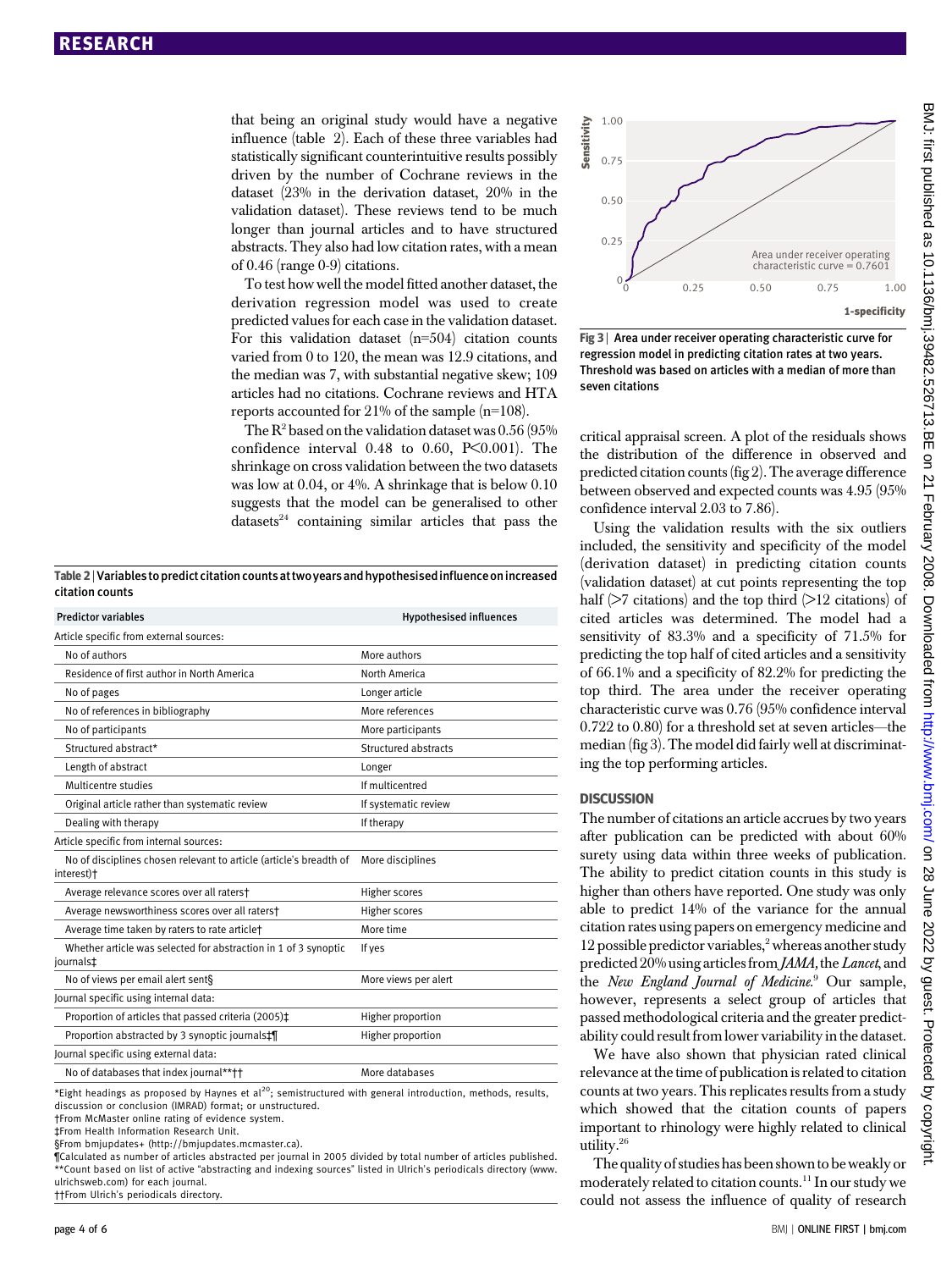WHAT IS ALREADY KNOWN ON THIS TOPIC Citation counts are markers of an article's importance but are not available for months after publication

Research shows that various attributes of an article are related to higher citation rates, but the predictive value of these factors is limited

WHAT THIS STUDY ADDS Features of methodologically sound articles predicted citation counts with higher reliability than previously found

Ratings of clinical relevance by practising clinicians are significantly associated with citation counts at two years

> methods because we only included articles that had passed basic methodological criteria, and we had not graded quality within this higher quality dataset.

> Several groups have predicted citations using journal impact factors. When impact factors from 2004 were included in our derivation regression the sample size was reduced by 182 articles because Cochrane reviews and HTA reports do not have impact factors. The resulting regression on the smaller dataset gave an  $R^2$  of 0.47 (95% confidence interval 0.39 to 0.51). Given the importance of Cochrane reviews and HTA reports we chose to include them and not to use the impact factor as a predictor variable.

> Cochrane reviews and HTA reports are systematic reviews of evidence, which are typically lengthy and have structured abstracts. Their average citation rates were low compared with the journal articles in our study. We believe that this underlies our findings of negative correlations between citation counts and number of pages, the presence of a structured abstract, and review articles. Without Cochrane reviews and HTA reports in our analysis, comparisons between the number of pages and original article versus review articles were no longer statistically significant, although structured abstracts remained negatively correlated with citation counts. As we had no prior hypothesis on the influence of Cochrane reviews and HTA reports on citation counts, however, we kept them in our regression model. We are aware that the reduced variability among these publications, as seen by the clustering of the residuals in figure 2, improved the performance of our regression.

> Predicting citation counts early could allow providers of information resources to quickly identify those articles that are likely to have an impact on clinical practice. We hope to use this model to refine our approach to "pushing" detected articles to practising clinicians, authors, and publishers.

> The positive association that we found between clinical ratings and citation counts could be because early dissemination of such articles actually leads to higher citation rates, not merely predicts citation. We could not assess this possibility, but the intended targets of the dissemination process are practising clinicians, not scientists who write papers. Thus our findings support an association that constitutes "criterion

validity," in that ratings predict an accepted measure of research merit.

# Strengths and limitations

The strengths of this study include the large number of included articles (n=1261), the magnitude of the association in the derivation dataset, and the agreement between the results from the derivation and validation datasets. We have shown a statistically significant relation between ratings of the clinical relevance of an article and its citation count.

Several weaknesses are present in our study. Our journal subset included only 105 of the most important clinical journals, a relatively small proportion of all such journals. Therefore our results may not be readily transferable to articles in less important clinical journals or basic science articles or journals. Also, our selected articles were limited to those clinical articles that passed basic criteria for critical appraisal and they represent a small proportion of articles published in any given journal. Such a select sample would have reduced variability resulting in greater predictability. The inclusion of the Cochrane reviews and HTA reports also reduced the variability and led to greater predictability.

## **Conclusions**

We collected data on 20 journal specific and article specific characteristics of 1261 articlesfrom 105 clinical journals to determine if we could predict citation counts at two years. Eleven remained statistically significant in our regression model. Therefore we can predict citation counts of methodologically sound clinical studies and review articles at two years with surety using data available within three weeks after publication.

Contributors: All authors contributed to the study design and the execution and interpretation of the data. CL and RJM collected the data. CL carried out the data analysis. CL and AM drafted the paper, with revisions contributed by all authors. All authors approved the final version. CL and AM are the guarantors.

Funding: No external funding.

Competing interests: The authors are employees of McMaster University. McMaster University owns the intellectual property for some of the processes described in the study including the McMaster premium literature service and the McMaster online rating of evidence (MORE), which are used to appraise and select articles for ACP Journal Club. Evidence-Based Medicine, Evidence-Based Nursing, bmjupdates

+, BMJ Clinical Evidence, Medscape Best Evidence Alerts, Physicians Information and Education Resource, and Harrison's Practice. All of the coauthors are or have been employed in part by contracts between McMaster University and the publishers of these information services. Three BMJ Group products are mentioned in this paper: Evidence-Based Medicine, Evidence-Based Nursing, and bmjupdates+. Ethical approval: Not required.

Provenance and peer review: Not commissioned; externally peer reviewed.

- 1 Lee KP. Association of journal quality indicators with methodological quality of clinical research articles. JAMA 2002;287:2805-8.
- 2 Callaham M, Wears RL, Weber E. Journal prestige, publication bias, and other characteristics associated with citation of published studies in peer-reviewed journals. JAMA 2002;287:2847-50.
- 3 Barbui C, Cipriani A, Malvini L, Tansella M. Validity of the impact factor of journals as a measure of randomized controlled trial quality. J Clin Psychol 2006;67:37-40.